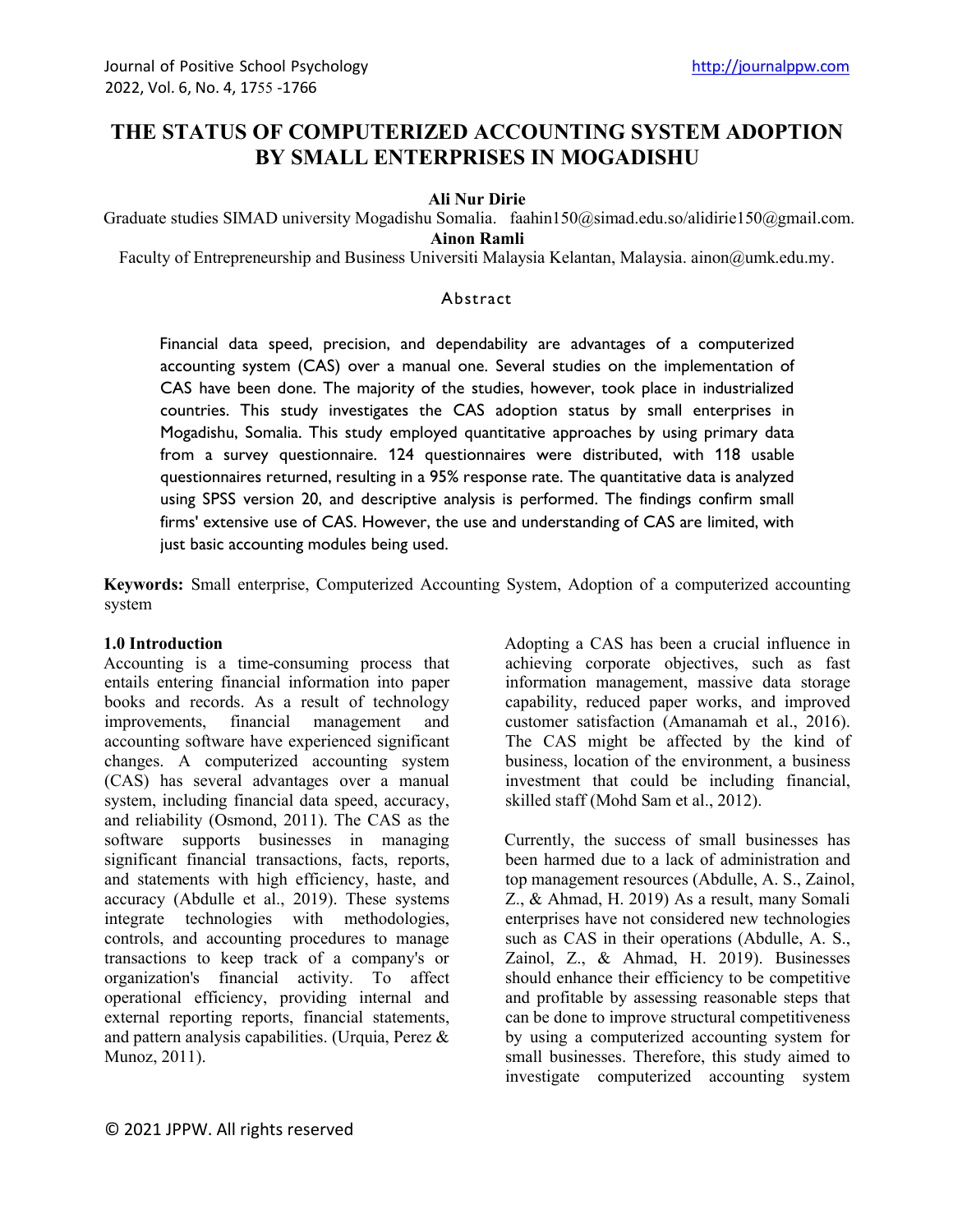adoption by small enterprises in Mogadishu, Somalia.

#### **2.0 Literature review**

### **2.1 Computerized accounting system**

Businesses use a method to log company transactions, monitor financial statements, plan schedules, and assess variances, known as computerized accounting systems (Saracina, 2011). Since it employs automated software, a computerized accounting system allows for quicker generation of financial report results. Small business administrators should use an effective computerized accounting system to monitor and regulate short-term problems such as costing, spending, and cash flow (Sugut, 2015). It also assists small businesses that operate in a fastpaced, demanding market to incorporate organizational requirements into long-term growth strategies (Ababa, 2019).

Small businesses benefit from CAS because they provide accurate, timely, and detailed financial information and accounting records based on which small companies can assess the success of current activities and prepare for improved performance by correcting any flaws in previous action plans (Senik et al., 2012). Integrating a computerized accounting system into a small business's operations is critical for ensuring effective efficiency and contribution to the national economy, as it aids in assessing the viability of alternate courses of action, evaluating the status of companies in terms of profitability, assets, activity, and leverage, and making financial decisions (Kwak et al., 2013).

Similarly, small businesses have indicated that using a computerized accounting system improves their sales efficiency and helps them stay competitive (Ismail, 2009; Senik et al., 2012; Rene, 2016). The analysis of transactions, the recording of the performance, and the data collection used in the report are the four main

© 2021 JPPW. All rights reserved

stages involved. The final procedure is to close the books. Most companies now use computers and electronic technology in their accounting systems; computers allow them to calculate millions of transactions per second (Jameel & Ahmad, 2018). However, doing the work manually is much longer than using computerized programs.

A study by Abdulle et al. (2019) ran four balanced scorecards that were investigated: (1) financial,

(2) client, (3) operational excellence, and (4) studying and progress perspectives. The case was proved efficient and successful for small businesses. It was recommended that CAS be adopted because of the high benefit and low cost compared to analyzing financial statements paperwork. Bekele (2017) suggested as evidenced by the separation of accounting duties, the cooperative learning of accounts and follow-up, the computation of large amounts of financial data, the strengthening of responsibilities and authority, and the higher reliability of the company's current accounting results, CAS has moderately aided small businesses in improving the system of internal control.

### **2.2 Importance of Computerized Accounting System**

According to Abdulle et al. (2019), a CAS can quickly produce all forms of management reports, such as budget analysis and variance analysis. As a result, data collection and interpretation become quicker and more precise, allowing managers to make better decisions based on accurate and timely data. Klau (2015) agreed with the speed at which accounting is done and mentioned that a computerized accounting system could obtain balance sheets, financial information, and other accounting documents. He also agreed that adopting a computerized accounting system enables managers to identify and resolve issues swiftly.

Victor (2016) states that the computerization of accounting methods has resulted in a significant rise in business performance. It's a wholly automated implementation that combines financial, inventory, auditing, and regulatory procedures with performance-enhancing features. The same study also suggests that a computerized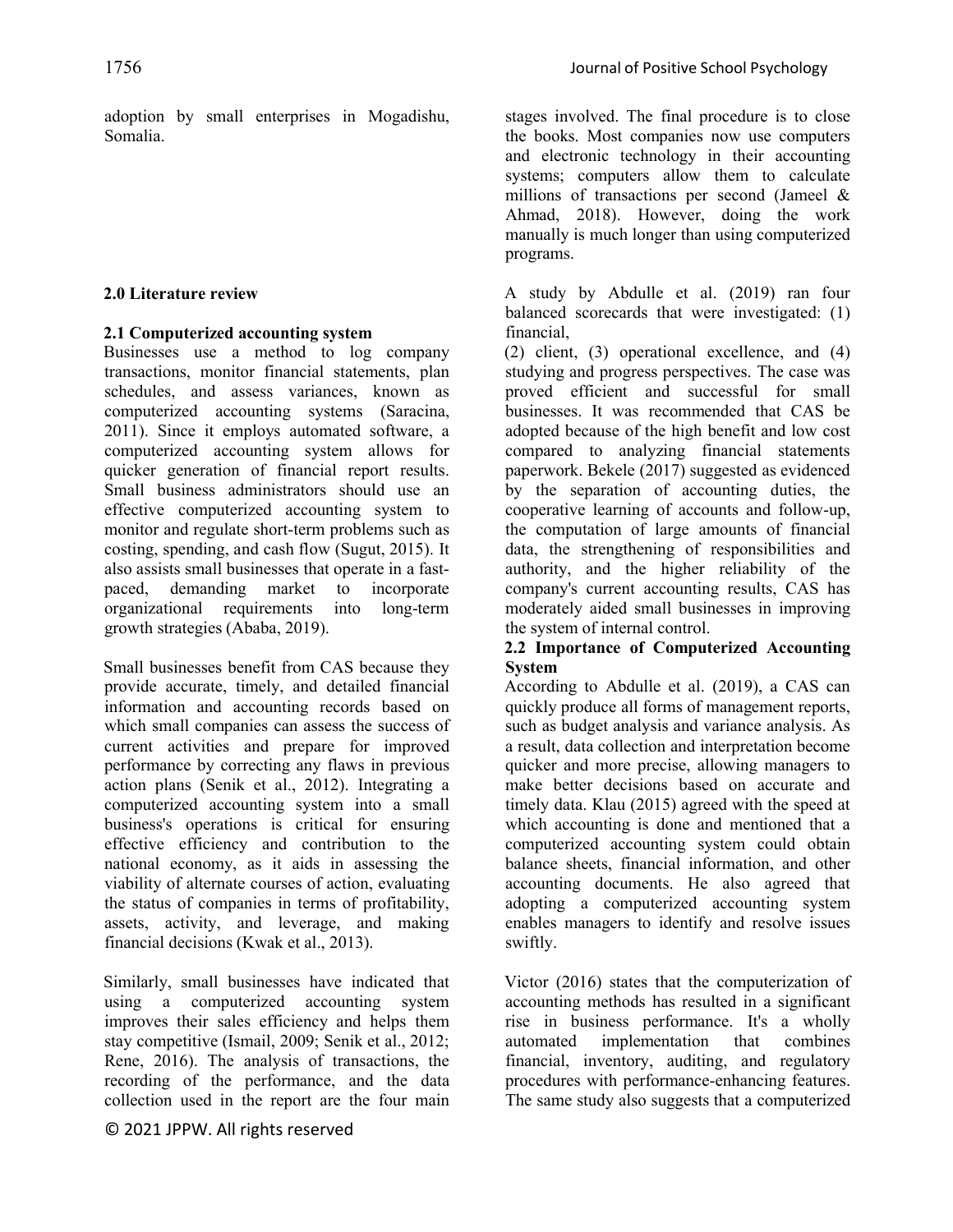accounting system facilitates the company's access to information and decision-making while further improving connectivity.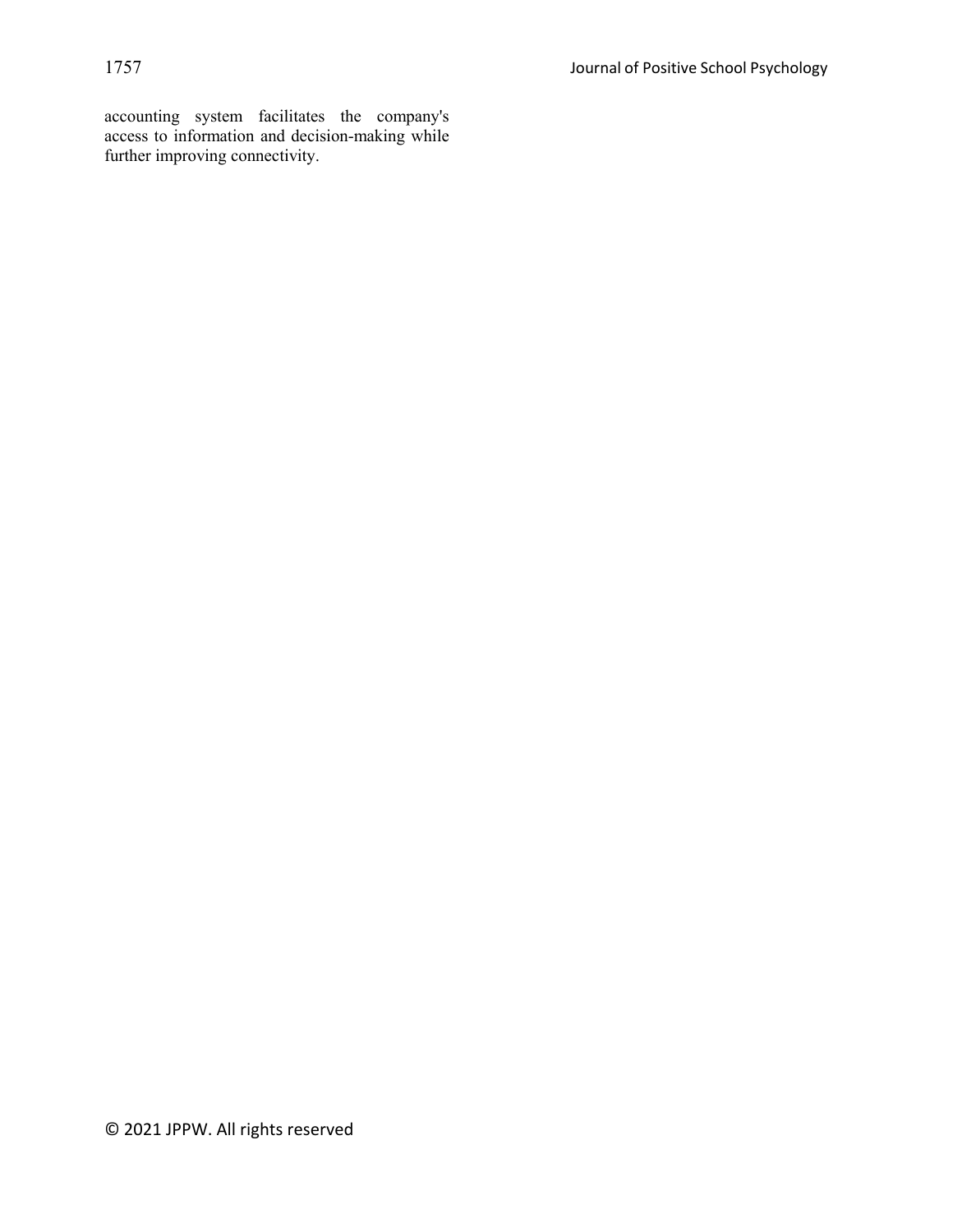Mohd Sam et al. (2012) stated that administrators would struggle to meet regulatory and contributor recording standards such as benefit and damage accounts, financial position, besides personalized writing without consume computerized bookkeeping programs. However, this can be achieved quickly and with less difficulty now that the infrastructure operates. In addition, computerized accounting programs make auditing more accessible and offer greater access to required records such as check amounts, receipts, and other expenses, reducing the time it takes to provide this information and paperwork during an audit.

CAS simplify accounting functions (Afolayan et al., 2015). When using an automated accounting system to post businesses to the record, the concept of a double-entry system can be mainly automated. Accounting administration is central to the small enterprise business's everyday operations and management work; but, as time has progressed, the small enterprise business has been unable to follow standard accounting management, and socioeconomic growth has been the norm, resulting in accounting mismanagement and thereby impacting the small enterprise business.

The advantage of just using computerized accounting software to accomplish small business accounting systems and record crucial accounting data is that it is more convenient and less error-prone to complete small business financial management and record relevant financial documents on a computer. Furthermore, establishing a network by a small enterprise business computerized accounting system modified the small enterprise business's previous artificial financial reporting and improved management performance. As a result, implementing a computerized accounting software system facilitates small enterprise business growth and updates small enterprise management (Victor, 2016).

### **2.3 Characteristics of Computerized Accounting**

All business processes, such as sales, financing, purchase, inventory, and production, are automated and integrated using a CAS. It is practically in charge of accurate and knowledgeable business reporting. The accounting software system is combined with a better Information Management System, Multilingual, and standardized reporting capacity to help the company automate its business activities efficiently and cost-effectively (Sajuyigbe, 2014). According to Chun (2006), Tan (2006) and, Linlin (2001),

Thottoli (2020), accounting is done on a computer.

Information processing includes computerassisted calculations, software data processing, fast response, and good reproducibility. A CAS is employed instead of traditional manual accounting to capture and process data. It uses the original data coding technique to save storage capacity by shortening required data lengths, enhancing accounting data processing accuracy. Computerized data handling is still a mix of artificial computationally intelligence. Businesses can manage their accounting statements by installing a computerized accounting system.

A CAS can also help with management by allowing quick updates to computer applications and promoting and advancing system skills. Sajuyigbe, (2014). The majority of CAS requirements are to achieve digitalization of accounting system work in a more standardscompliant, practical, robust, and secure accounting system, which leads to better services for management decisionmaking to take advantage of the benefits of computer-based accounting principles to eradicate all adverse effects of the expansion of computer-controlled accounting principles to gain the level of computerized accounting principles to eliminate all negative impacts of the development of computerized accounting principles to maximize the benefits of computerized accounting principles to eradicate all adverse effects of something like the development of computerized accounting principles to achieve the benefits of computer.

### **2.4 Adoption of a computerized accounting system (cas)**

A CAS has concerns, such as data loss due to power outages or diseases and the danger of data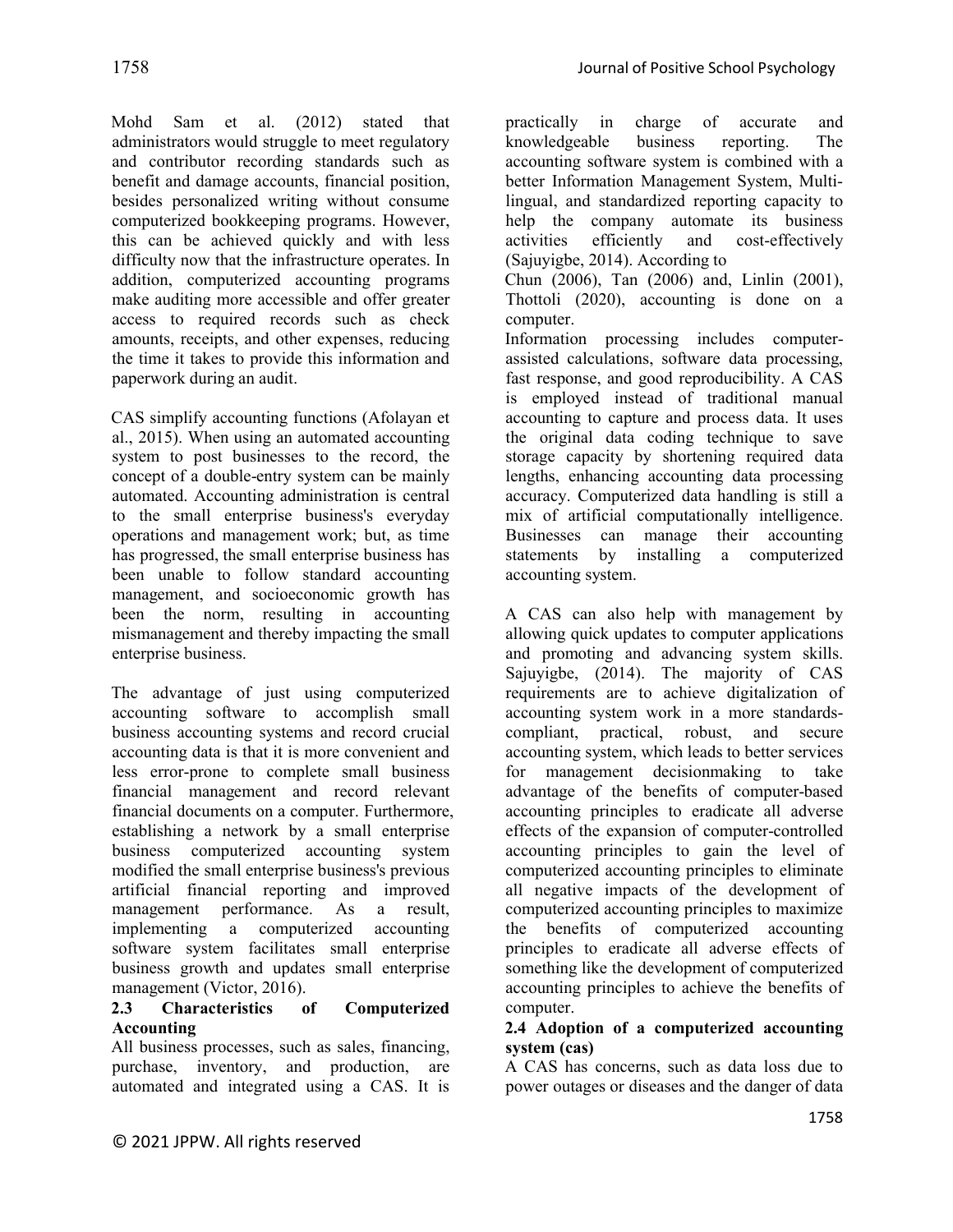theft from hackers. Computer fraud is also an issue. Therefore, consumers should establish a system for controlling who has access to what information, mainly customer information. Management may be held directly liable if data is lost due to a leak. The user must also confirm that the data has been appropriately entered into the system, as a single data entry error can result in the loss of a complete data collection (Magolfu, 2013).

The advantages expected from introducing a CAS provide both direct and indirect benefits to small enterprise businesses. Immediate benefits include overhead costs, enhanced organizational functionality, improved decision-making, performance, time savings, and increased profitability. Further, the benefits of improved customer loyalty through improved services, improved experience, and fulfilling their changing desires and lifestyles are indirect (Zerihun et al., 2015).

### **2.5 Small enterprise business**

A study by Munasinghe (2015) found that 40 per cent of small enterprises use CAS to keep track of their accounting information. The same study reported that only the company's size, cost, and external environment substantially impact CAS usage, while demographic characteristics have little impact. As a result, development organizations should provide small enterprises with various options for reducing the cost of CAS software development. In addition, small enterprises' acceptance of new technologies might be improved by raising their understanding of CAS's competitive benefits.

Later, Darshi (2019) examined 118 small businesses from various industries, including manufacturing, commerce, and services, and discovered that managerial support and the firm's ability to absorb expenses are related to CAS implementation in small businesses. There is a link between human resource knowledge and perceived utility. There is a correlation between human resource knowledge and perceived utility.

Imre et al. (2016) suggested an energetic story of a small organization's initial desire to adopt a CAS results in a collection of data about the

1759 Journal of Positive School Psychology

extent and IT preparedness of the organization, social conventions, and the traits of a prominent personality, such as the proprietor, are all factors which play an essential character in CAS acceptance to the small enterprise business and highlight other related factors. Bekele (2017) pointed that small enterprise businesses' benefits from CAS were not provided. The company cannot reap the benefits of CAS due to the absence of sufficient and vital technology foundations, a robust, suitable internal controlling system, competence enough human resource management capabilities, and the platform's incompleteness with the required accounting units.

### **3.0 Methodology**

The research population of this study is the small enterprise business in Somalia, whether registered or not on the Somali yellow pages. The survey is administered to 124 respondents after defining the sample size. The Slovene formulation for determining the minimum sample size was used to arrive at this figure. That small enterprise business located in Mogadishu Bakaro Market was selected at random from a list of 25 firms. However, the sample of this study will be 124 respondents. This number was arrived at using Slovene's formula to determine the minimum sample size. We will distribute the questionnaires to each firm. The study will use a quantitative approach, in which numbers are used to measure variables. This is because the researcher follows the positivist theory, which states that knowledge should be concrete, and the researcher was able to clarify the issues under investigation using acceptable methods.

### **4.0 Results and Interpretation 4.1 Demographic profile**

This study employed descriptive statistics to illustrate the key features of the respondents in this research. Every characteristic was summed up straightforwardly to understand the sex, age, marital status, education qualification, Responsibility at Business, past operation experience of the Business, a total of employees, categories of yearly revenues, besides CAS Software experience.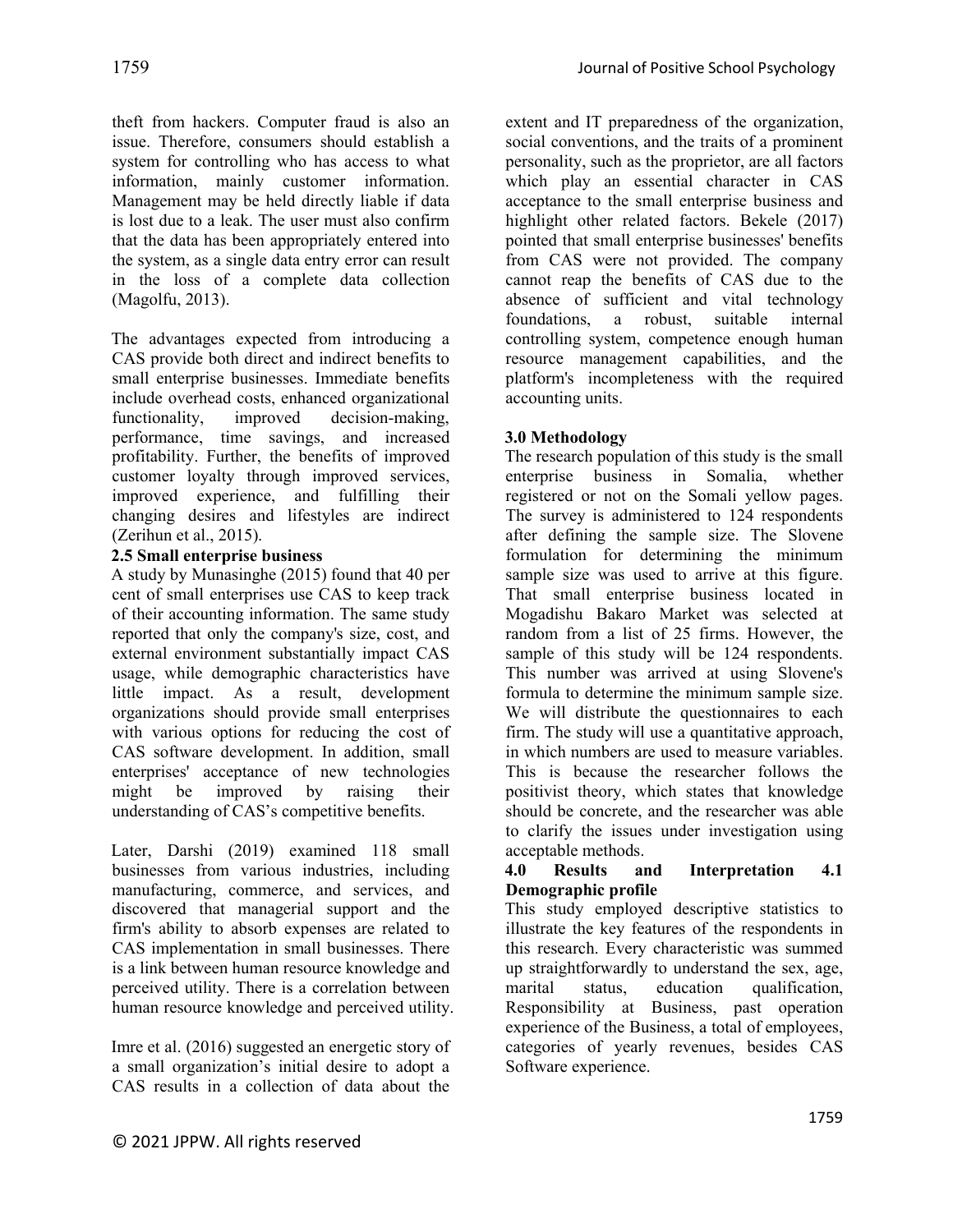Therefore, the following indicates that each demographic characterizes.

## **4.1.1 Gender**

The table below shows that most respondents are male (78%), while only 22% were female.

| <b>Table 4.2 Gender Analysis</b> |          |
|----------------------------------|----------|
| Frequency                        | Per cent |
| 92                               | 78%      |
| 26                               | 22%      |
| 118                              | 100%     |
|                                  |          |

### **4.1.2 Age**

Table 4.3 indicated that 7.6% of the respondents were between 21 years and below. The majority (51.7%) of the respondents fell within 22-30 years. Also, 30.5% of the respondents were between the ages of 31-40 years, and 10.2%<br>were 41 years and above. were  $41$  years and

|                    | Table 4.3 Age Analysis |          |  |
|--------------------|------------------------|----------|--|
| Age                | Frequency              | Per cent |  |
| 21 years and below | 9                      | 7.6      |  |
| $22 - 30$ years    | 61                     | 51.7     |  |
| $31 - 40$ years    | 36                     | 30.5     |  |
| 41 years and above | 12                     | 10.2     |  |
| Total              | 118                    | 100.0    |  |

### **4.1.3 Marital Status**

The marital status of those who answered the questionnaire is also indicated in Table 4.4. It shows that 43 respondents (36.4%) were single, while 70 respondents (59.3%) were married. On the other hand, divorce and separated respondents were 1  $(0.8\%)$  and 4  $(3.4\%)$ respondents, respectively.

|                       | <b>Table 4.4 Marital status Analysis</b> |          |
|-----------------------|------------------------------------------|----------|
| <b>Marital status</b> | Frequency                                | Per cent |
| Single                | 43                                       | 36.4     |
| Married               | 70                                       | 59.3     |
| Divorced              | 1                                        | .8       |
| Separated             | 4                                        | 3.4      |
| Total                 | 118                                      | 100.0    |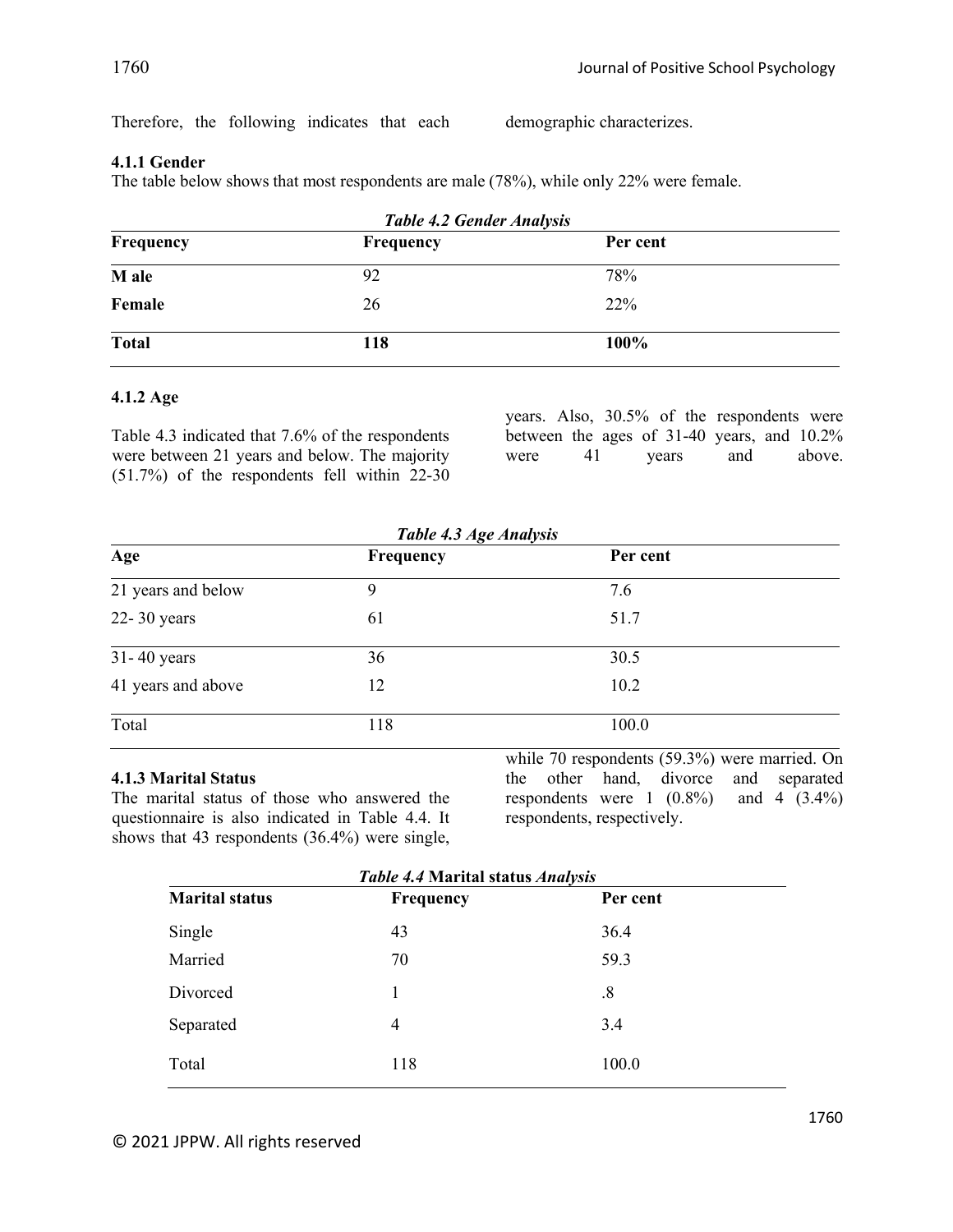## **4.1.4 Educational background**

Concerning the education qualification of the respondents, Table 4.5 reveals that most of the respondents (54.2%) had a bachelor's degree, followed by a master's degree with 26.3%. The least are secondary holders, representing 19.5% of the respondents.

| <b>Educational Background</b> | <b>Table 4.5 Qualification Analysis</b><br><b>Frequency</b> | Per cent |
|-------------------------------|-------------------------------------------------------------|----------|
| Secondary level               | 23                                                          | 19.5     |
| Bachelor degree               | 64                                                          | 54.2     |
| Master degree                 | 31                                                          | 26.3     |
| Total                         | 118                                                         | 100.0    |

### **4.1.5 Responsibility at Business**

Regarding the responsibility at the business level of the respondents, Table 4.6 indicated that 54.2% of the respondents were an employee. While 27.1% of the respondents were managers of the business, and the business owners were 18.7%.

### *Table 4.6***. Responsibility analysis**

| <b>Responsibility at Business</b> | <b>Frequency</b> | Per cent |  |
|-----------------------------------|------------------|----------|--|
| <b>Business Owner</b>             | 22               | 18.7     |  |
| Manager                           | 32               | 27.1     |  |
| Employee                          | 64               | 54.2     |  |
| Total                             | 118              | 100.0    |  |

### **4.1.6 Past operation experience of the Company**

The measurement of the small enterprise business life is divided into four categories. The first is less than one year, with 14 respondents (11.9%). The second is between one year to less than three years, comprised of 25 respondents (21.2%). The third, more than three years but less than five years, are 43 respondents (36.4%), and lastly, over five years are 36 respondents  $(30.5\%)$ .

| Table 4.7, How many years has this business been operating? |           |          |  |
|-------------------------------------------------------------|-----------|----------|--|
| <b>Business Operating experience</b>                        | Frequency | Per cent |  |
| Less than one year                                          | 14        | 11.9     |  |
| More than one year but less than three years                | 25        | 21.2     |  |
| More than three years but less than five years              | 43        | 36.4     |  |

*Table 4.7***.** *How many years has this business been operating?*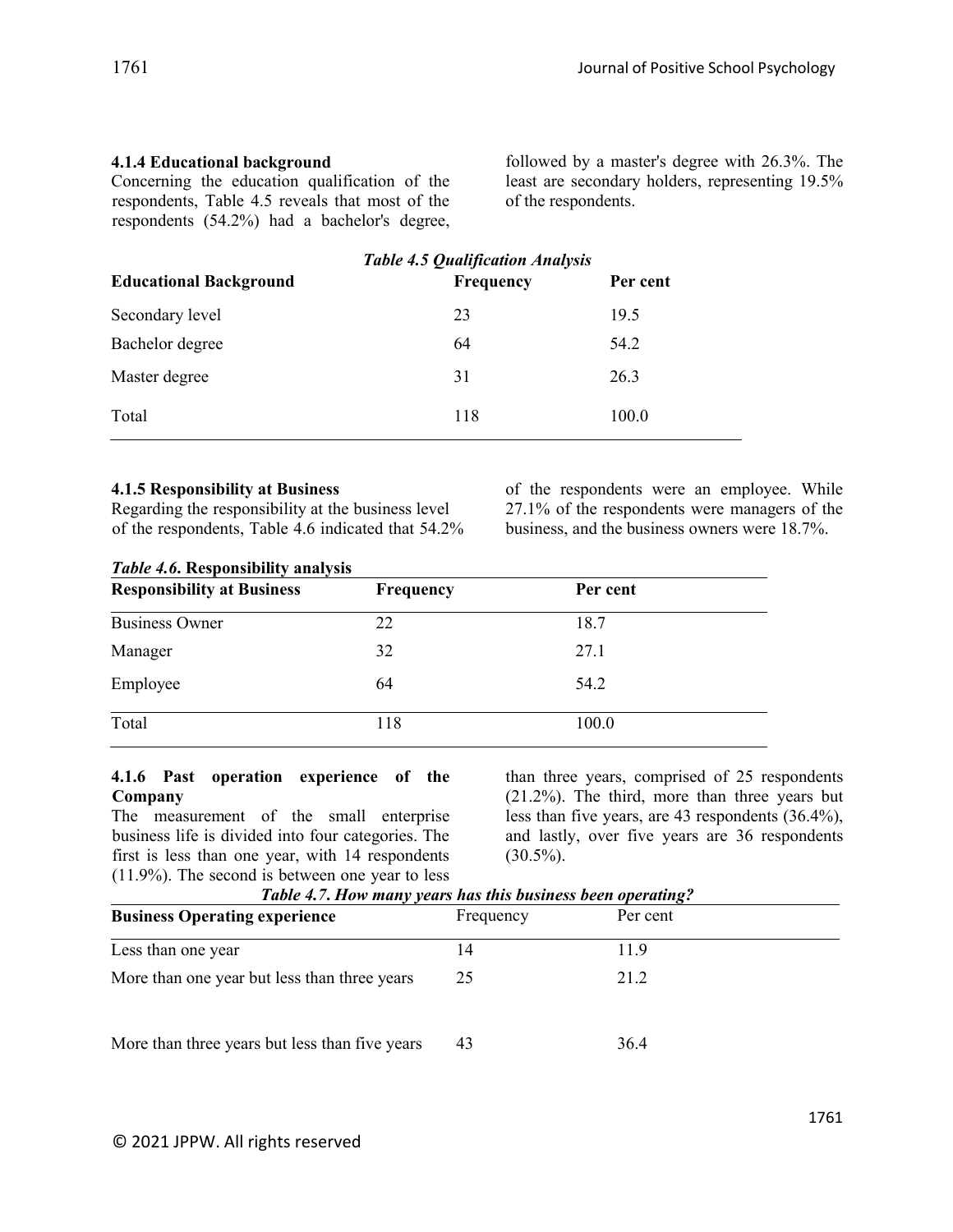| Over five years | 36  | 30.5  |
|-----------------|-----|-------|
| Total           | 118 | 100.0 |

#### **4.1.7 Number of Employees**

Table 4.8 represents the total number of employees, including full and part-time. The majority of the companies (39%) only have one to five employees, showing the small size of their companies. Another 31.4 per cent of the

companies have six to ten employees. At the same time, 12.7 per cent of the companies have between ten to twenty-five employees. The balance of 16.9 per cent of the companies in this study has more than twenty-five employees.

|  |  | Table 4.8. Total employees of the Company (full and part-time employees) |  |
|--|--|--------------------------------------------------------------------------|--|
|  |  |                                                                          |  |

| <b>Number of Employees</b> | Frequency | Per cent |  |
|----------------------------|-----------|----------|--|
| $1$ to 5                   | 46        | 39.0     |  |
| 6 to 10                    | 37        | 31.4     |  |
| 10 to 25                   | 15        | 12.7     |  |
| Over 25                    | 20        | 16.9     |  |
| Total                      | 118       | 100.0    |  |

### **4.1.8 Annual revenues**

Annual revenues (Table 4.9) of the respondents were also revealed. The majority of respondents (51.7%) confirmed that their companies only make below \$50,000 in annual revenues. Another

24.6 per cent of respondents shared that the yearly revenues of their companies ranged from \$50,000 to \$100,000. The exact number of respondents (11.9%) had their companies' annual revenues of \$100,001 to \$ 150,000 and above \$150,000.

*Table 4.9***. What category best describes the annual revenues of your Company?**

| <b>Annual revenues</b> | $\overline{ }$<br><b>Frequency</b> | Per cent |  |
|------------------------|------------------------------------|----------|--|
| Under \$50,000         | 61                                 | 51.7     |  |
| \$50,000 to \$100,000  | 29                                 | 24.6     |  |
| \$100,001 to \$150,000 | 14                                 | 11.9     |  |
| Over \$150,000         | 14                                 | 11.9     |  |
| <b>Total</b>           | 118                                | 100.0    |  |

### **4.1.9 CAS Software Experience**

According to theexperience of using a CAS, the study asked respondents to share their expertise related to the usage of CAS on low, medium, and advanced scales. Table 4.10 presented those 23 respondents (19.5%) have rated low, another 50 respondents (42.4%) have rated middle, and finally, 45 respondents (38.1%) have rated advanced knowledge in using a CAS.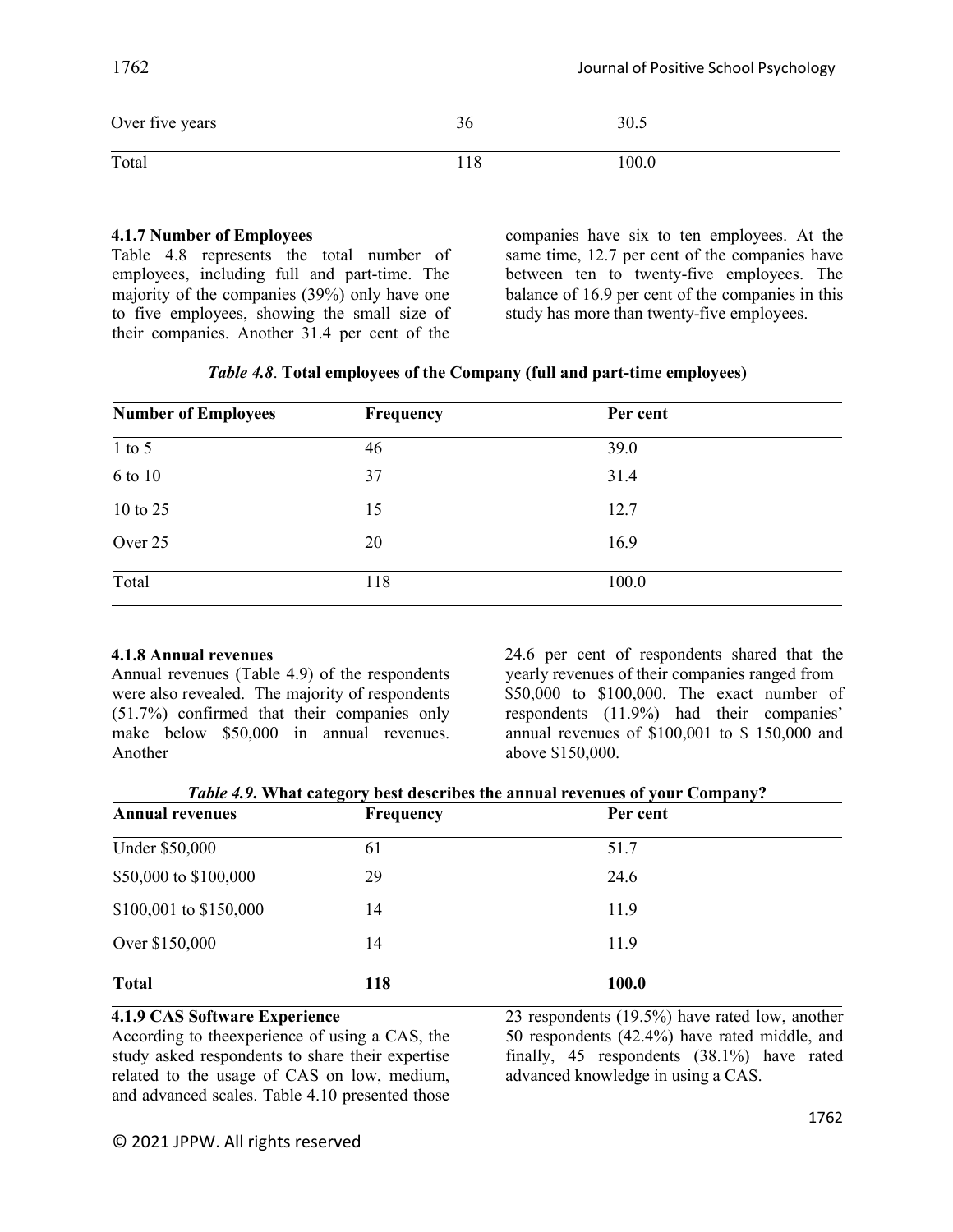|                         |           | Table 4.10. How would you rate your computer skills or knowledge about computers? |
|-------------------------|-----------|-----------------------------------------------------------------------------------|
| CAS software experience | Frequency | Per cent                                                                          |
| Low                     | 23        | 19.5                                                                              |
| Medium                  | 50        | 42.4                                                                              |
| Advanced                | 45        | 38.1                                                                              |
| Total                   | 118       | 100.0                                                                             |

| Table 4.10. How would you rate your computer skills or knowledge about computers? |
|-----------------------------------------------------------------------------------|
|-----------------------------------------------------------------------------------|

### **4.2 Descriptive analysis**

Table 4.11 indicates the application accounts used by the companies. The result of this study shows that 109 (92.4%) of the companies adopt inventory and account receivables, followed by

108 (91.5%) sales, 108 (91.5%) account payable, 107 (90.7%) profit and loss accounting, 107 (90.7%) balance sheet, 103 (87.3%) General ledger, 98 (83.1%) Purchases, 67 (56.8%) Billing, 66 (55.9%) cash flow statement, 48 (40.7%) Payroll, and 39 (33.1%) budgeting.

| <i>Table 4.11.</i> Total number of positive responses (Yes) |           |          |  |
|-------------------------------------------------------------|-----------|----------|--|
| application accounts                                        | Frequency | Per cent |  |
| General ledger                                              |           | 87.3     |  |
| 103                                                         |           |          |  |
| Payroll                                                     | 48        | 40.7     |  |
| <b>Billing</b>                                              | 67        | 56.8     |  |
| Inventory                                                   | 109       | 92.4     |  |
| Accounting receivable                                       | 109       | 92.4     |  |
| Account payable                                             | 108       | 91.5     |  |
| Purchase                                                    | 98        | 83.1     |  |
| Sales                                                       | 108       | 91.5     |  |
| Budgeting                                                   | 39        | 33.1     |  |
| cash flow statement                                         | 66        | 55.9     |  |
| profit and loss accounting                                  | 107       | 90.7     |  |
| balance sheet                                               | 107       | 90.7     |  |

*Table 4.11***. Total number of positive responses (Yes)**

Table 4.13 discovered the types of computer applications. The small enterprises mostly (72 respondents @ 61%) adopted USB. Another 63 (53.4%) with QuickBooks, whereby the other is followed by these respondents and percentages  $T<sub>ab</sub>$ <sub>b</sub>  $\frac{1}{4}$  12. Ty

30 (25.4%) Peachtree, 11 (9.3%) Tally, 2 (1.7%) disease Software, 12 (10.2%), and 46(39%) HDS. The adoption of external data mobilized and uses software to modify the purchased packages or external custom-developed software.

| Types of computer applications | Table 4.13. Types of computer applications<br>Frequency | Per cent |
|--------------------------------|---------------------------------------------------------|----------|
| QuickBooks                     |                                                         | 53.4     |
| Peachtree                      | 30                                                      | 25.4     |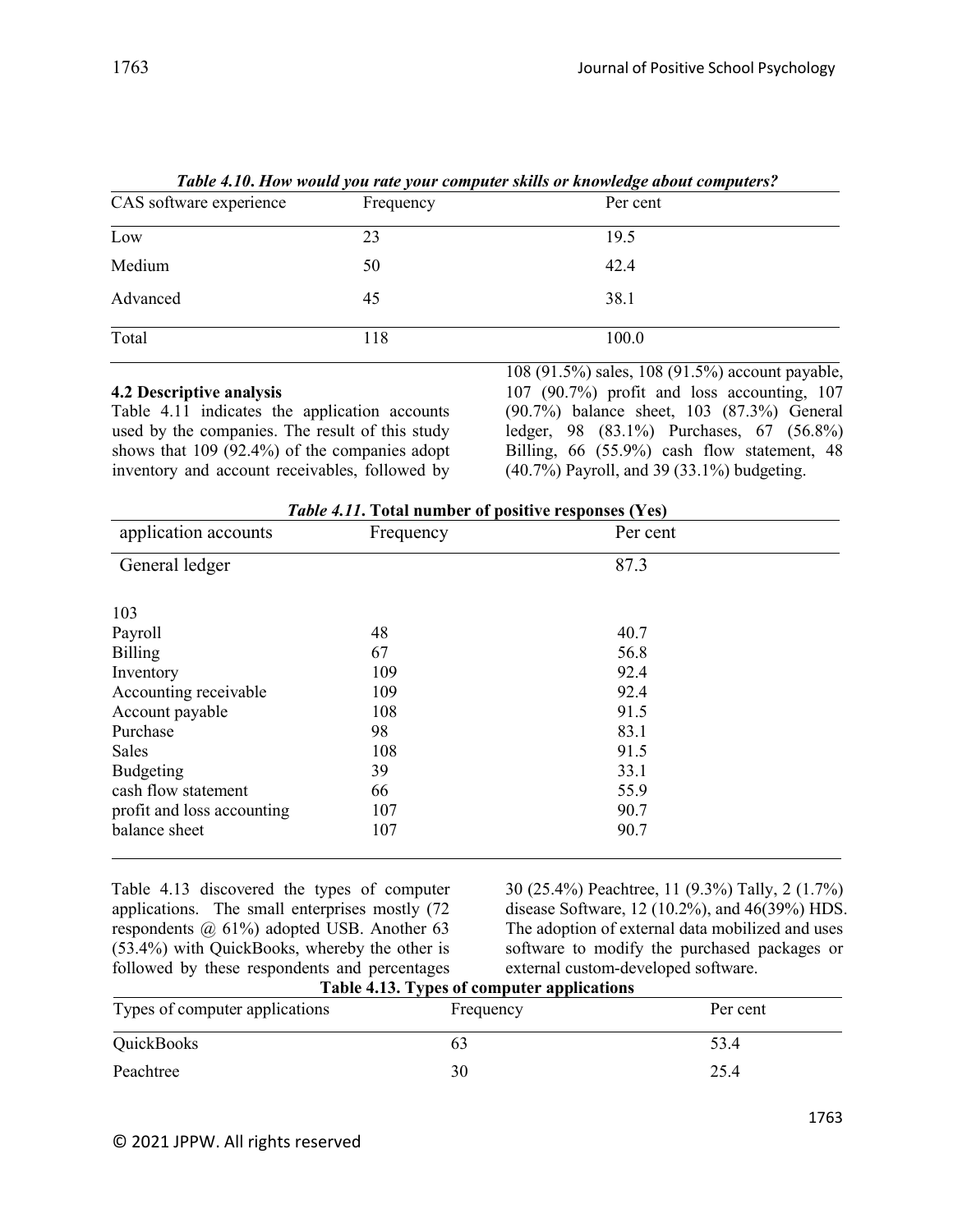| Tally                            | 11  | 9.3  |
|----------------------------------|-----|------|
| disease Software                 | 2   | 1.7  |
| Other software--(please specify) | 12  | 10.2 |
| <b>USB</b>                       | 72  | 61.0 |
| <b>HDS</b>                       | 46  | 39.0 |
| Total                            | 118 | 100% |

Table l4.14 shows the challenges facing small enterprises in Mogadishu to adopt CAS. The findings revealed that 102 (86.4%) respondents have enough computers to implement the CAS; 102 (86.4%) of them were found benefits from using the CAS; 99 (83.9%) respondents enjoy using the current CAS. At the same time, 81 (68.6%) companies provide training programs for using the CAS. Another 72(61%) agree that they lack fixed asset management in CAS.

There were 72 (61%) companies that provided management support for adopting the current CAS, with 60 (50.8%) having security measures in the CAS to safeguard the assets. In contrast, 60 (50.8%) have poor maintenance of CAS, while 51 (43.2%) agreed that they have weaknesses in the internal control module in CAS. Finally, 49 (41.5%) provided on-job training for accounting and finance staff related to the CAS.

| $1$ apic $\pi$ . $1$ . Chancing $\sigma$ (1 cs)                                                     |           |          |  |
|-----------------------------------------------------------------------------------------------------|-----------|----------|--|
| Challenges                                                                                          | Frequency | Per cent |  |
| Have enough computers that contribute to implementing the computerized<br>accounting system         | 102       | 86.4     |  |
| The company provide training programs for using the CAS                                             | 81        | 68.6     |  |
| The company enjoy using the current CAS                                                             | 99        | 83.9     |  |
| The company benefit from using CAS                                                                  | 102       | 86.4     |  |
| There is a lack of fixed asset management (vehicles, computers, furniture, and<br>machinery) in CAS | 72        | 61.0     |  |
| Believe there are inadequate security measures in the CAS to safeguard the<br>assets                | 60        | 50.8     |  |
| There is inadequate on-job training for accounting and finance staff related to<br>the CAS used     | 49        | 41.5     |  |
| There is adequate management support for adopting the current CAS                                   | 72        | 61.0     |  |
| There is poor maintenance of CAS                                                                    | 60        | 50.8     |  |
| There is a weakness in the internal control module in CAS?                                          | 51        | 43.2     |  |

**Table 4.14. Challenges (Yes)**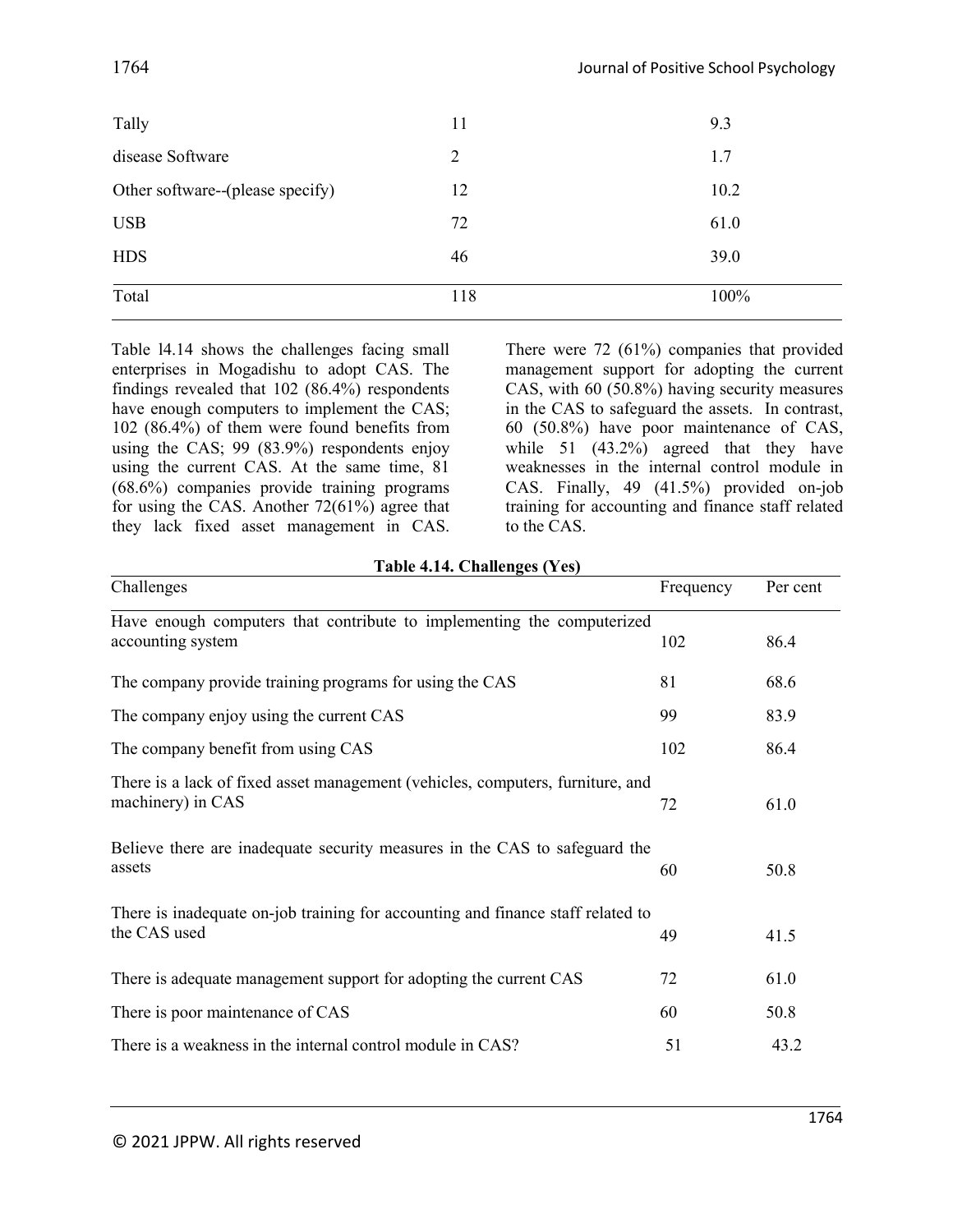## **5.0 Discussion**

### **5.1 Adoption of Computerized Accounting System**

This study found that the status of CAS adoption by small enterprises in Mogadishu is generally adequate. This was evident in the overall selection of the three levels of measurement percentage difference: low, medium, and advanced. Using the experience of CAS, the adoption of the CAZ started time conformed knowledge or skill of the software to know that the study asked respondents by the low, medium, and advanced. For example, in low 23 respondents, and 19.5% percentage of the respondents, 50 respondents, and 42.4%, and advanced is 45 respondents and 38.1% of the rate of using a computerized accounting system that refers to high in the rating advance level in percentage 42.4%.

Table 4.9, the major respondents selected under \$50,000, 61 respondents and the percentage 51.7%, the respondent of \$50,001 to \$100,000 are selected to 29 respondents, the percentage of the 24.60%, the respondents \$100,001 to \$150,000 are selected to 14 respondents and the percentage 11.90%, and over \$150,001 respondents 14 and provided 11.90% the time of closing. The result of this study shows that most companies do not adopt 9 (7.6%) inventory and 9(7.6%) account receivables followed by 10(8.5%) sales, 10(8.5%)) account payable, 11(9.3%) profit and loss accounting, 11(9.3%) balance sheet, 15(12.7%) General ledger, 20(16.9) Purchas, 51(43.2%) Billing 52(44.1%) cash flow statement, 70(59.3%) Payroll, and 79(66.9%) budgeting.

Comparing the research findings on the status of CAS adoption by small enterprises in Mogadishu with the one by other authors whose works have been analyzed in this study, it can be said that the investigation in the case of selected verify that CAS is widely used in a business (Ramli, A. 2015).However, the level to which CAS is used is relatively modest, concentrating on essential accounting elements and accounting-based presentations *(Ramli, A. 2015).* Show that using CAS in accounting has both positive and negative implications. Small businesses should continue to use CAS, with

managers and company accountants receiving training on using computerized accounting software packages and security systems to minimize financial data loss or dishonesty risk *(Bahati, A. 2014).* According to the findings, decision-makers should adopt user-friendly CAS for usefulness in CAS because of their talents and practical competence. Decision-makers should concentrate on (I) system design for, by, and with users, (II) system design for, by, and with users, (III) system design for, by, and with users, (IV) system design for, by, and with users, and (V) system design for, by, and with users, according to Swann (2004). The goals are increasing employee job satisfaction, adopting technically efficient job satisfaction ways, and making efficient judgments. Similar to *Anaeli A. (2018)* and others*,* the study's findings are consistent with the literature.

### **5.2 Challenges of Computerized Accounting System**

Table 14.15 illustrates small enterprises' challenges as they adopt CAS. For example, almost 58% of the respondents agreed that they do not receive adequate on-job training for accounting and finance staff related to the CAS adopted. Moreover, therefore, they do not enjoy and benefit from using CAS. Furthermore, 56.8% of the respondents believe there is a weakness in the internal control module in CAS, while 49.2% believe there are inadequate security measures to safeguard the assets. In addition, 48.3% of the respondents complained about the poor maintenance of CAS. 39% of the respondents complained that CAS lacks fixed asset management modules (vehicles, computers, furniture, and machinery). There is also inadequate management support for adopting the current CAS in their firms. Respondents also complained about the lack of facilities to implement CAS. For example, 13.6% of the respondents claimed that they do not have enough computers to implement the computerized accounting system.

The studies revealed that the computerized accounting system has a considerable impact on small enterprises' presentation (Fagbemi, T. O., &Olaoye, J. A.2016). The study found that adopting a computerized accounting system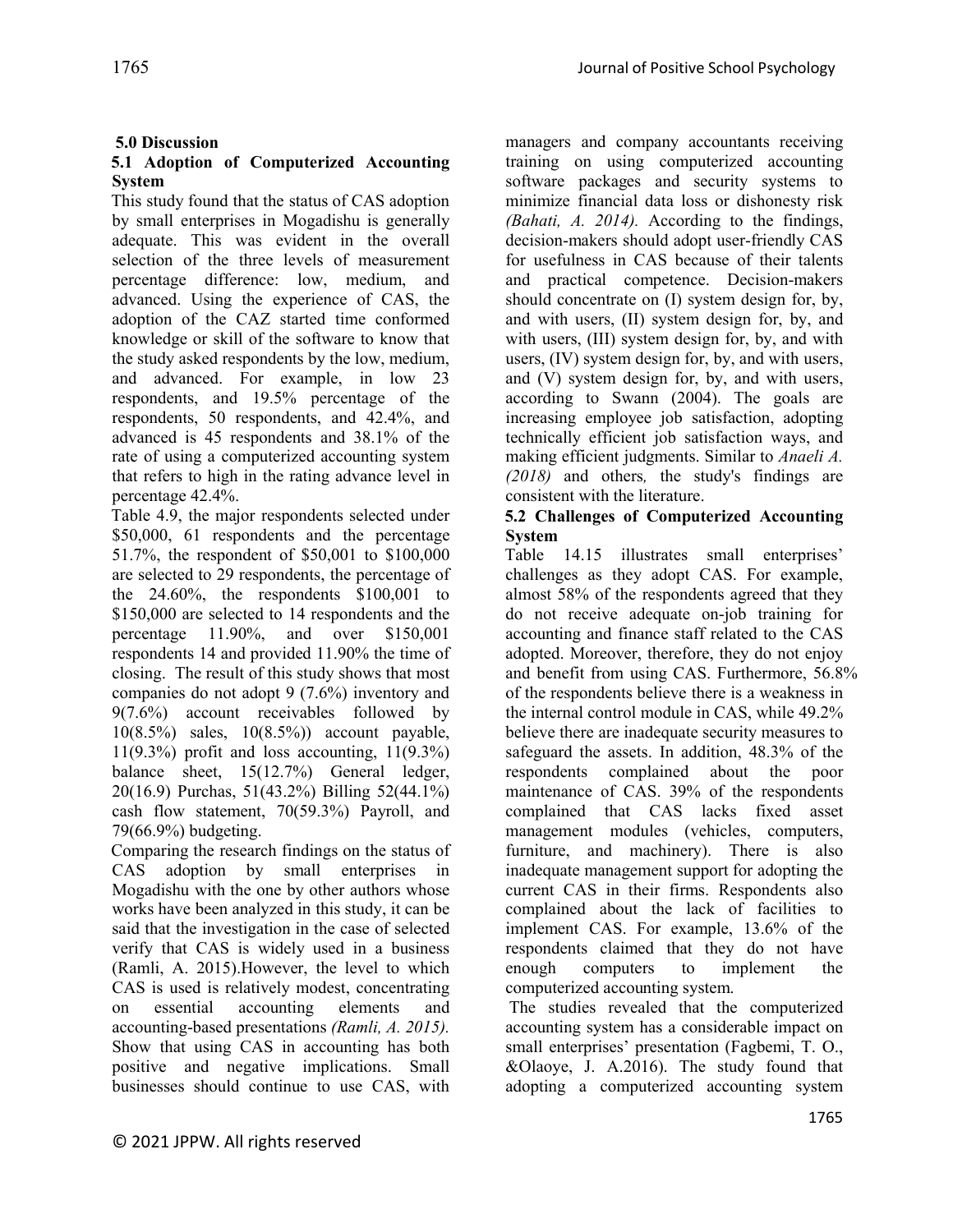increases small businesses' capacity to obtain funds from small enterprises (Fagbemi, T. O., &Olaoye, J. A.2016). The study's findings demonstrated that information technology structure, fixing costs, and user perception influence the adoption of CAS (Afolayan, A., Plant, E., White, G. R., Jones, P., & Beynon‐Davies, P. 2015). They adopted CAS to assist them in achieving organizational goals, including fast information management, large data storage capacity, less administrative work, and greater customer satisfaction. To summarise, small enterprises' adoption of CAS has the potential to improve their performance; yet, cost, a lack of education about the software's benefits, and knowledgeable workers are all factors restricting its adoption (Amanamah, R. B., Morrison, A., & Asiedu, K. 2016) CONCLUSIONS.

Computer systems are widely adopted in Mogadishu; however, the level of CAS adoption in Small enterprises is undisclosed. This current study represents the first effort on winning information about the status of CAS adoption by Small enterprises in Mogadishu.

This study investigates computerized accounting system adoption by small enterprises in Mogadishu. Moreover, this study employed two main objectives: To assess the degree of adoption of a Computerized accounting system in small enterprise businesses in Mogadishu and to identify challenges facing adopting a computerized accounting system in small enterprise businesses in Mogadishu. Also, this study is carried out to answer two research questions: 1. what is the status of computerized accounting system adoption by the small enterprise in Mogadishu? 2. What challenges facing adopting a computerized accounting system by a small enterprise in Mogadishu? Therefore, the overall findings of this study concluded that CAS would significantly influence adoption by small enterprises. On the other hand, this study's result shows that the adoption level in CAS plays a vital role in small enterprises in Mogadishu.

## **6.0 Reference**

| Ababa,            | (2019).            | <b>COMPUTERISED</b> |
|-------------------|--------------------|---------------------|
| <i>ACCOUNTING</i> | <b>INFORMATION</b> | <b>SYSTEM</b>       |

*ADOPTION AMONG SMALL AND MEDIUM ENTERPRISES IN*. 44–60.

Abdulle, A. S., Zainol, Z., & Ahmad, H. (2019). *Impact of Computerized Accounting Information System On Small and Medium Enterprises In Mogadishu, Somalia: The Balanced Scorecard Perspectives*. *5*, 159–165.

https://doi.org/10.35940/ijeat.E1023.0585C19 Ackah, J., &Vuvor, S. (2010). The Challenges faced by Small & Medium Enterprises (SMEs) in Obtaining Credit in Ghana. *Journal of Small Business Management*, *38*(3), 53–66.

Afolayan, A., Plant, E., White, G. R. T., Jones, P., & Beynon-Davies, P. (2015). Information Technology Usage in SMEs in a Developing Economy. *Strategic Change*, *24*(5), 483–498. https://doi.org/10.1002/jsc.2023

Akhtar, M. I. (2016). Research design Research design. *Research in Social Science: Interdisciplinary Perspectives*, *September*, 68– 84.

Alfredy, F. S. (2013). A Study on the factors determining adoption of computerized accounting system in a public hospital: the case study of three district hospitals in Arusha region (Doctoral dissertation, Mzumbe University).

Anaeli, A. (2018). Assessing the Impact of Computerized Accounting System Usage on Organization Performance in Tanzania: Case Study on LGAs in Arusha Region (Doctoral dissertation).

Bekele, S. A. (2017). *Assessment of the effectiveness of computerized accounting information systems (CAIS) in measuring and controlling economic activities of an enterprise timely: The case of Ethiopian Industrial Inputs Development Enterprise (EIIDE)*. 1–75.

Bouri, A., Breij, M., Diop, M., Kempner, R., Klinger, B., & Stevenson, K. (2011). *Report on Support to SMEs in Developing Countries Through Financial Intermediaries*. *November*, 48.

Cheng, J. (2016). *Study on Status of Accounting Computerization Implementation and Its Future Trends*. *Ieesasm*, 952–954. https://doi.org/10.2991/ieesasm-16.2016.204

Imre, Ö., Gawell, M., Westelius, A., Petri, C.-J., &Olve, N.-G. (2016). Adopting Information Systems in a Small Company: A Longitudinal